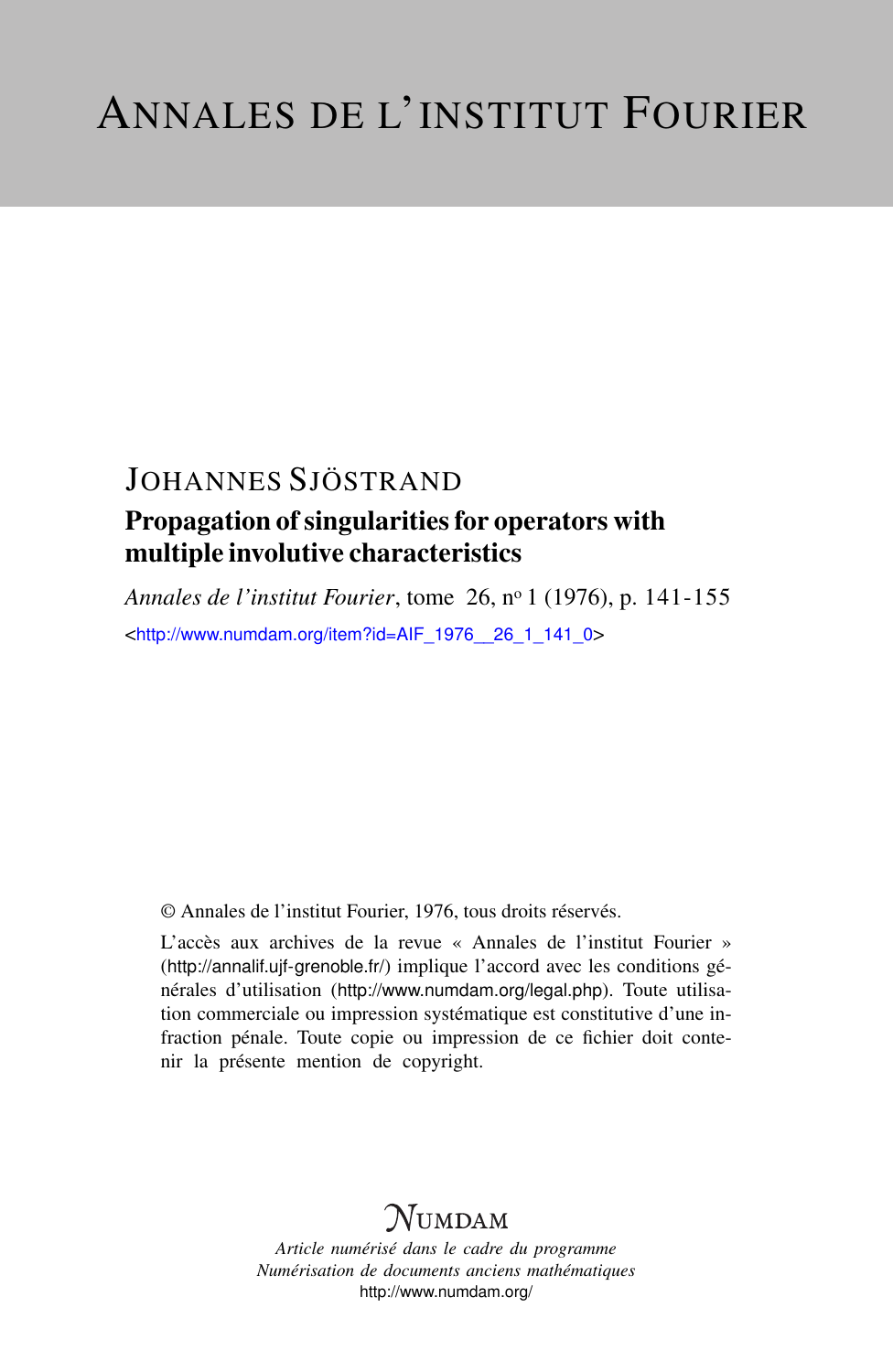# **PROPAGATION OF SINGULARITIES FOR OPERATORS WITH MULTIPLE INVOLUTIVE CHARACTERISTICS**

**by Johannes SJOSTRAND (\*)**

#### **0. Introduction.**

The purpose of this paper is to give a result on propagation of singularities, which generalizes some results of Duistermaat-Hormander [6] and Chazarain [4]. In the category of hyperfunctions such a result has already been obtained by Bony-Schapira [1] for the propagation of the analytic wavefront set. The main difference with their result is that we will have to impose a condition on the lower order symbols of the operator.

Let X be a paracompact  $C^{\infty}$  manifold of dimension *n* and let  $\Sigma \subset T^*X \setminus 0$  be a closed conic submanifold of codimension d. We shall assume that  $\Sigma$  is involutive. This means that if  $\Sigma$  is locally given by  $q_1(x , \xi) = \cdots = q_d(x , \xi) = 0$ , where  $q_i$  are smooth, real valued, with linearly independent differentials, then all the Poisson brackets  $\{q_i, q_k\}$  vanish on  $\Sigma$ . The Hamilton fields  $H_{q_1}, \ldots, H_{q_d}$  are then tangential to  $\Sigma$  and form an integrable Frobenius system on  $\Sigma$ . If  $\rho \in \Sigma$ , we denote by  $\Gamma_{\rho} \subset \Sigma$ ; the set obtained by integrating successively all such Hamilton fields, starting at the point  $\rho$ . Locally this "flow out" is a d-dimensional submanifold of  $\Sigma$ , but globally  $\Gamma_{\rho}$  may be more complicated.

We shall assume :

(0.1) For all choices of  $q_1, \ldots, q_d$  as above, the cone axis direction and  $H_{q_1}, \ldots, H_{q_d}$  are linearly independent at  $\Sigma$ .

. . . . . . . . . . . . . .

<sup>(\*)</sup> This article was prepared, while visiting the Mittag-Leffler Institute.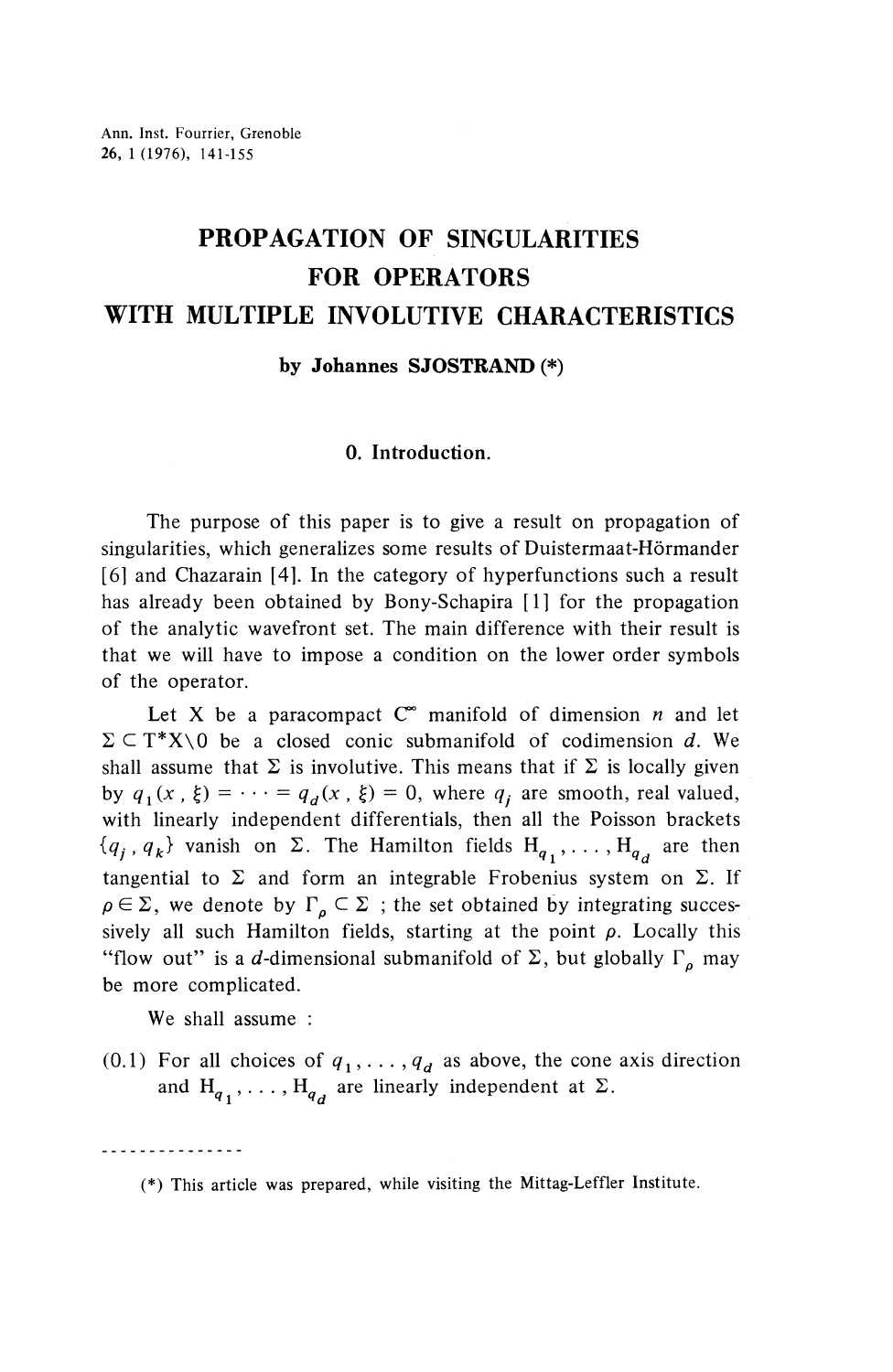This condition means that it is possible to construct locally a homogeneous canonical transformation  $\kappa$  :  $T^*X \setminus 0 \to T^*R^n \setminus 0$  which momogeneous canonical transformation  $\kappa : \Gamma \times \{0 \} \to \Gamma \times \{0 \}$  which<br>maps  $\Sigma$  into  $\widetilde{\Sigma} = \{(x, \xi) \in T^*R^n \setminus 0 \; ; \; \xi'' = 0\}$ . See [6]. Here we use the notation  $\xi = (\xi', \xi'')$ ,  $\xi' \in \mathbb{R}^{n-d}$ ,  $\xi'' \in \mathbb{R}^d$  for arbitrary vectors  $\xi \in \mathbb{R}^n$ .

We now consider a classical properly supported pseudodifferential operator  $P \in L^{m+k}(X)$ , where *m* is a positive integer and  $k \in \mathbb{R}$ . Let operator  $P \in L^{m+k}(X)$ , where *m* is a positive integer and  $k \in \mathbb{R}$ . Let  $p_{m+k}$  be the principal symbol and assume that  $p_{m+k}$  vanishes at  $\Sigma$  to order *m* and that  $p_{m+k}(x, \xi) \neq 0$  outside  $\Sigma$ . Considering the Taylor expansion of  $p_{m+k}$  at any point  $\rho \in \Sigma$ , we get a homogeneous polynomial  $a_{\rho}(t), t \in T_{\rho}(T^*X)/T_{\rho}(\Sigma) = F_{\rho}$  of degree m. We assume that

$$
(0.2) \t a\rho(t) \neq 0 \t when  $0 \neq t \in F_{\rho}$  for all  $\rho \in \Sigma$ .
$$

In the proof below we shall work with Carleman estimates. We therefore need the following condition, that will permit us to apply the estimates in the proof of Calderon's uniqueness theorem for the Cauchy problem :

(0.3) Let  $F = T_{y}(T^*X)/T(\Sigma)$  and let F  $x_y$  F be the product bundle over  $\Sigma$ . Let  $z_1$  (s, t), ...,  $z_m$  (s, t)  $\in$  C be the roots of the equation  $a_o(s + zt) = 0$ , s,  $t \in F_o$ . Then when  $(s, t)$  varies in  ${(s, t) \in F \times_{\Sigma} F ; s, t \text{ are linearly independent} }$  the roots  $z_i(s, t)$ are either simple or double and of constant multiplicity.

The condition on the lower order symbols, that we shall need, is the natural extension of the Levi condition in the case when codim  $(\Sigma) = 1$ . C.f. Chazarain [4].

(0.4) Let  $\Sigma$  be given locally by  $q_1(x, \xi) = \cdots = q_d(x, \xi) = 0$ , where  $q_i \in \mathbb{C}^{\infty}(\mathbb{T}^*X\setminus 0)$  are real valued, positively homogeneous of degree 1 with linearly independent differentials. Then, if  $Q_i$  are classical pseudo-differential operators with principal symbol =  $q_i$ , there exist classical pseudodifferential operators  $A^{\sigma}$  *of order k* such that

$$
P \equiv \sum_{|\alpha| \leq m} A_{\alpha} Q_1^{\alpha_1} \dots Q_d^{\alpha_d}
$$

microlocally.

When  $m = 2$  this condition means precisely that the subprincipal symbol of P vanishes on  $\Sigma$ .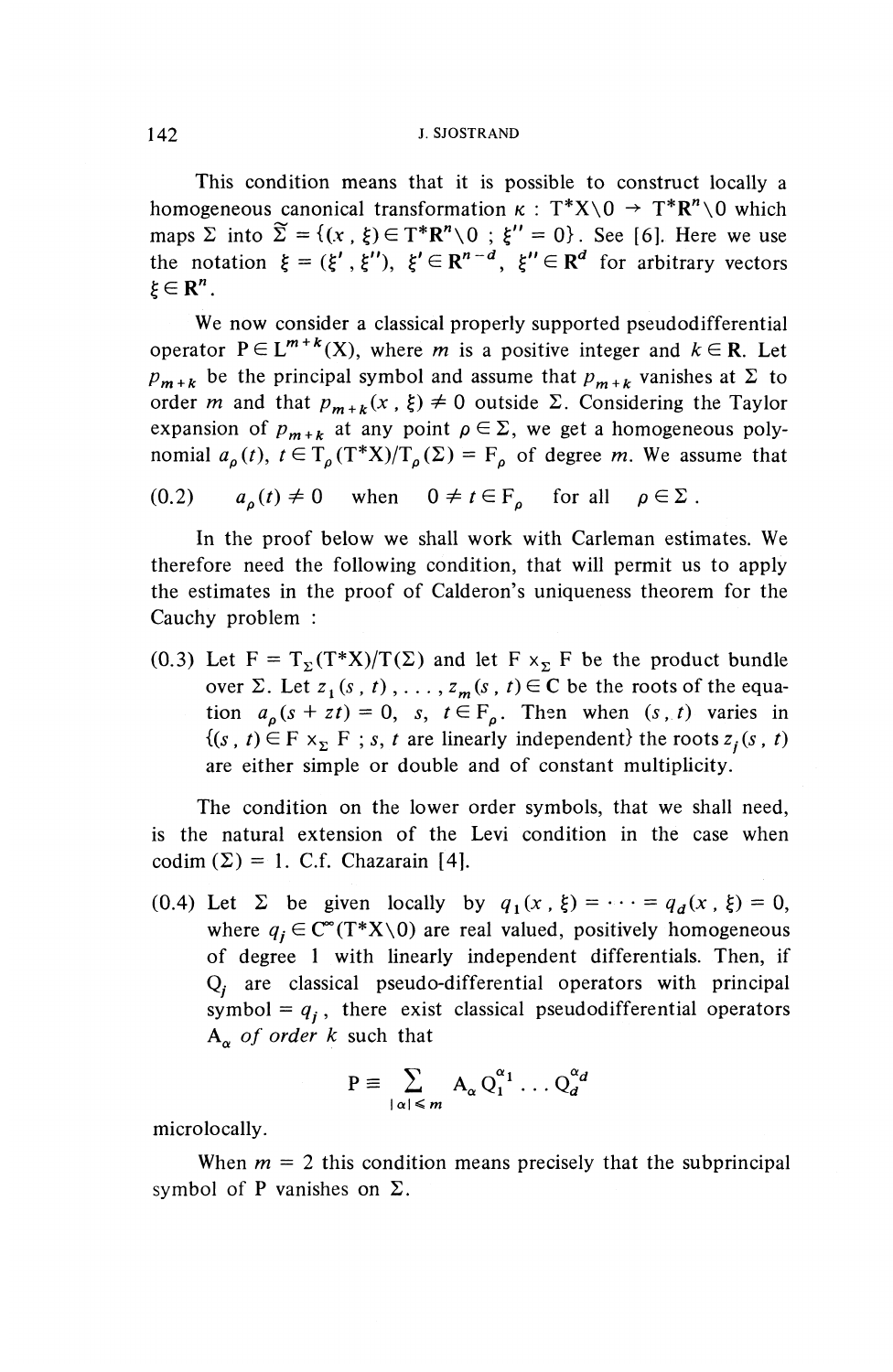The result of this paper is now

THEOREM  $0.1.$  - Suppose that P satisfies  $(0.1)$  -  $(0.4)$ . Then if  $u \in \mathcal{D}'(X)$ ,  $Pu \in \mathcal{C}^{\infty}(X)$  and p is a point in WF(*u*) (so that  $\rho \in \Sigma$ ), we *have*  $\Gamma_a \subset WF(u)$ .

When  $m = 1$  we have  $d = 1$  or 2 and the theorem gives some of the wellknown results of Duistermaat-Hörmander [6]. When  $d = 1$ and *m* arbitrary we find a result of Chazarain [4].

When  $m = 2$  and  $d \ge 3$  it is easy to see that (0.3) is always verified. The same is true when  $(m, d) = (2, 2)$  if we assume that the argument variation of  $p_{m+k}$  along small closed curves in  $(T^*X\setminus 0)$ is always 0. (C.f. Sjöstrand [12]).

The condition (0.4) is very essential for our results. In fact, when  $m = 2$ , Boutet de Monvel [2] has constructed a pseudodifferential parametrix under the assumptions (0.1), (0.2) and the assumption that the subprincipal symbol of P avoids the values of  $-a<sub>o</sub>$  at every point  $\rho \in \Sigma$ . For other cases with non-vanishing subprincipal symbol, Boutet de Monvel [3] and Lascar [9] have shown that there is a propagation of singularities, but not along the whole leaves  $\Gamma_{\rho}$  in general.

The condition (0.3) is also important. Let  $P = P(x'', D'')$  be an elliptic operator in  $\mathbb{R}^d$  of order m, such that  $P\varphi = 0$  for some  $\varphi \in C_0^{\infty}(\mathbb{R}^d)$ ,  $\varphi \neq 0$ . Considering P as an operator in R<sup>n</sup> we have (0.1), (0.2), (0.4) satisfied (with  $\Sigma$  given by  $\xi'' = 0$ ) but the conclusion of Theorem 0.1 is false, for we have  $P(\varphi(x'') \otimes \delta(x')) = 0$ .

In the sections 1 and 2 we are going to make some preparations for the main part of the proof, which is given in section 3. As mentioned above, the proof is based on the use of Carleman estimates in the spirit of Hormander [7, section 8.8], Unterberger [13, 14] and Duistermaat [5].

Bony has communicated to us that the methods of [1] most certainly can be modified to give our Theorem 0.1 in the case when the condition  $(0.3)$  is replaced by the assumption that P is a differential operator with analytic coefficients.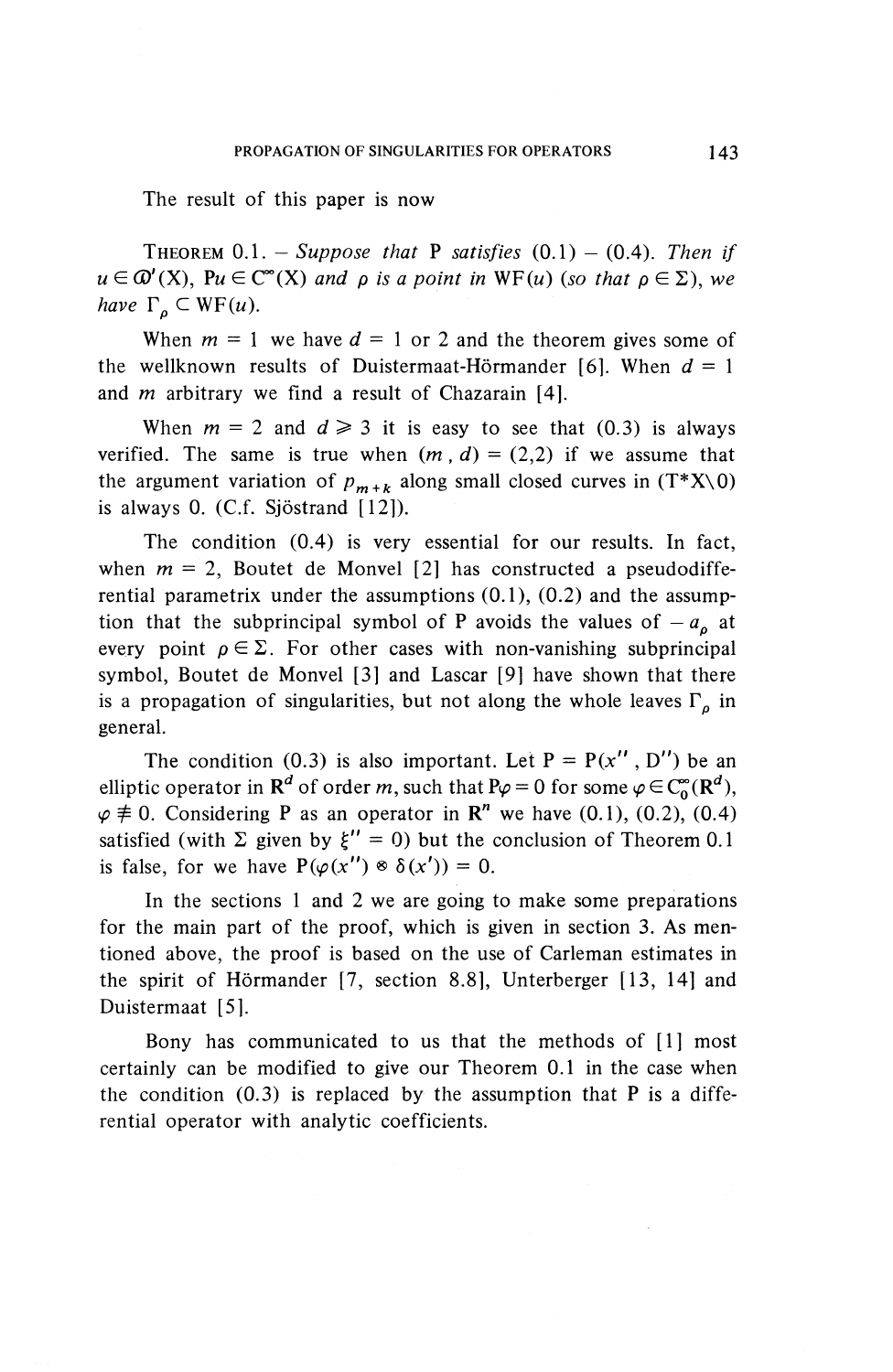#### 144 J.SJOSTRAND

#### **1. Some preparations.**

Using Fourier integral operators we can transform the operator P microlocally into an operator  $\tilde{P}$  in  $R^n$  with characteristic variety  $\widetilde{\Sigma} = \{(x, \xi) \in T^*R^n \setminus 0 : \xi'' = 0\}$ . The conditions (0.1) - (0.4) are preserved, so we can assume that

$$
\widetilde{P} = \sum_{|\alpha| \leq m} a_{\alpha}(x, D) D_{x''}^{\alpha}, \qquad (1.1)
$$

where  $a_{\alpha}$  are classical pseudodifferential operators of order 0. The sets  $\Gamma$ <sub>o</sub> are now of the form  $(x', \xi') = \text{const.}$ ,  $\xi'' = 0$ . We shall prove

THEOREM 1.1. -*Let*  $\widetilde{P}$  *satisfy* (0.1) - (0.4) with  $\Sigma$  replaced<br>by  $\widetilde{\Sigma}$ . Let  $\xi_0' \in \mathbb{R}^{n-d} \setminus \{0\}$  and suppose that  $u \in \mathcal{D}'(\mathbb{R}^n)$  *satisfies*  $(0,(\xi'_{0},0))\notin \text{WF}(u)\subset \widetilde{\Sigma}$  and  $\{(0,x'',\xi'_{0},0);|x''|\leq 1\}\cap \text{WF}(\mathbb{P} u) =\phi.$ Then  $\{(0, x'', \xi'_0, 0) ; |x''| < 1\} \cap \text{WF}(u) = \phi.$ 

Theorem 0.1 follows from Theorem 1.1, for in the situation of Theorem 0.1 let us assume that  $\rho \in WF(u)$ ,  $\rho' \notin WF(u)$ , where  $\rho' \in \Gamma_a$ . Then take a continuous curve  $\gamma$  in  $\Gamma_{\rho}$  joining  $\rho$  to  $\rho'$  and let  $\rho''$  be the last point of  $\gamma$  belonging to WF(u). Near  $\rho'$  we can apply Fourier integral operators and then apply Theorem 1.1 to get a contradiction.

From now on we work in  $\mathbb{R}^n$  so we shall drop all the superscripts in the notations of Theorem 1.1. Let  $a_{\alpha}^{0}(x, \xi)$  be the homogeneous principal symbol of  $a_{\alpha}$  of degree 0. In the proof below, we shall have to approximate P(x, D) by P<sub>0</sub>(x, D) =  $\sum_{|\alpha| \le m} a_{\alpha}^0(x, D', 0) D_x^{\alpha}$ . Let

us first establish a simple a priori estimate.

LEMMA 1.2. – For all  $K \subset \mathbb{R}^n$  and  $s \in \mathbb{R}$  there is a constant C *such that*

$$
\sum_{|\alpha| \leq m} \left\| D_{x''}^{\alpha} u \right\|_{s} \leq C \left( \left\| Pu \right\|_{s} + \left\| u \right\|_{s} \right), u \in C_{0}^{\infty}(K) .
$$

Here  $|| \t||_s$  is the norm in the usual Sobolev space  $H^s(\mathbb{R}^n)$ .

*Proof* – Let  $(x_0, (\xi'_0, 0)) \in \Sigma$  and let  $\chi(x, D)$  be a properly supported pseudodifferential operator of degree 0 with  $WF(x)$  in a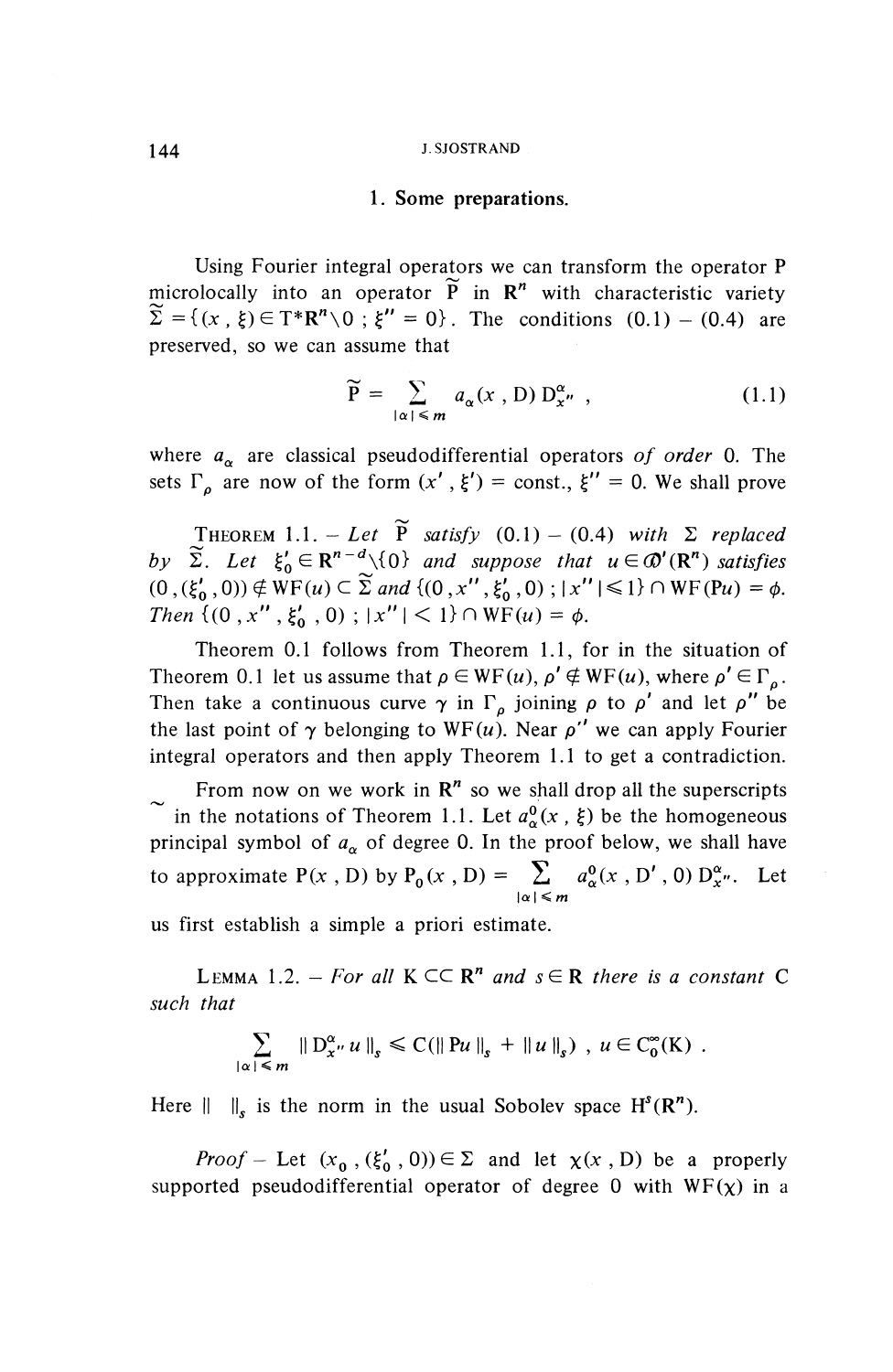small conic neighbourhood of  $(x_0, (\xi'_0, 0))$  and such that the principal symbol takes its values in [0,1]. Then

$$
\left\| [P \, , \chi] \, u \, \right\|_{s} \leq C_{1} \sum_{|\alpha| \leq m-1} \left\| D_{x}^{\alpha} u \, \right\|_{s} , \ u \in C_{0}^{\infty}(\mathcal{K}) , \qquad (1.2)
$$

where C<sub>1</sub> depends on K, *s*,  $\chi$ . Put Q =  $\sum_{|\alpha| \le m} a_{\alpha}^0(x_0, \xi_0, 0) D^{\alpha}_{x''}$ . Then

by Fourier transformation we get

$$
\sum_{|\alpha| \leq m} \| D_x^{\alpha} v \|_{s} \leq C (\| Q v \|_{s} + \| v \|_{s}) , \qquad (1.3)
$$

for all  $v \in C_{0}^{\infty}(\mathbb{R}^{n})$  and all  $s \in \mathbb{R}$ . Moreover from the wellknown continuity properties of pseudodifferential operators we know that for all  $\epsilon > 0$  and  $s \in \mathbb{R}$ , we have

$$
\left\| (Q - P) \chi u \right\|_{s} \leq \epsilon \sum_{|\alpha| \leq m} \left\| D_{x}^{\alpha} \chi u \right\|_{s} + C_{2} \left\| u \right\|_{s}, \ u \in C_{0}^{\infty}(K) , \ (1.4)
$$

if  $WF(\chi)$  is sufficiently close to the half ray through  $(x_0, \xi'_0, 0)$ . The constant  $C_2$  depends on  $\epsilon$ , s,  $\chi$ , K.

Using (1.2) – (1.4) we get for  $u \in C_0^{\infty}(K)$  :

Using (1.2) – (1.4) we get for  $u \in C_0^{\infty}$ <br>  $\sum_{|\alpha| \le m} ||D_x^{\alpha} \times u||_s \le C(||Q \times u||_s + ||\times u||_s) \le$ 

$$
\leq C(||\chi Pu||_s + ||[P, \chi]u||_s + ||(Q - P)\chi u||_s + ||\chi u||_s) \leq
$$

$$
\leq C(||\chi P u||_s + \epsilon \sum_{|\alpha| \leq m} ||D_{x''}^{\alpha} \chi u||_s + C_3 \sum_{|\alpha| \leq m-1} ||D_{x''}^{\alpha} u||_s).
$$

Choose  $\epsilon$  < 1/2C. Then we get

$$
\sum_{|\alpha| \leq m} \| D_{x''}^{\alpha} \chi u \|_{s} \leq 2C (\|\chi P u\|_{s} + C_{3} \sum_{|\alpha| \leq m-1} \| D_{x''}^{\alpha} u \|_{s}),
$$
  
  $u \in C_{0}^{\infty}(K). (1.5)$ 

If  $WF(\chi)$  does not intersect  $\Sigma$ , we still have (1.5) because of the ellipticity of P outside  $\Sigma$ . By a pseudodifferential partition of unit we get If  $WF(x)$  does not intersect  $\Sigma$ , we still have (1.5) because of tellipticity of P outside  $\Sigma$ . By a pseudodifferential partition of un<br>we get<br> $\sum_{\alpha|\leq m} ||D^{\alpha}_{x''} u||_{s} \leq C_{4} (||Pu||_{s} + \sum_{|\alpha| \leq m-1} ||D^{\alpha}_{x''} u||_{s})$ ,  $u \in C^{\$ 

$$
\sum_{|\alpha| \leq m} \| D_x^{\alpha} u \|_{s} \leq C_4 (\| Pu \|_{s} + \sum_{|\alpha| \leq m-1} \| D_x^{\alpha} u \|_{s}) , u \in C_0^{\infty}(K) .
$$
\n(1.6)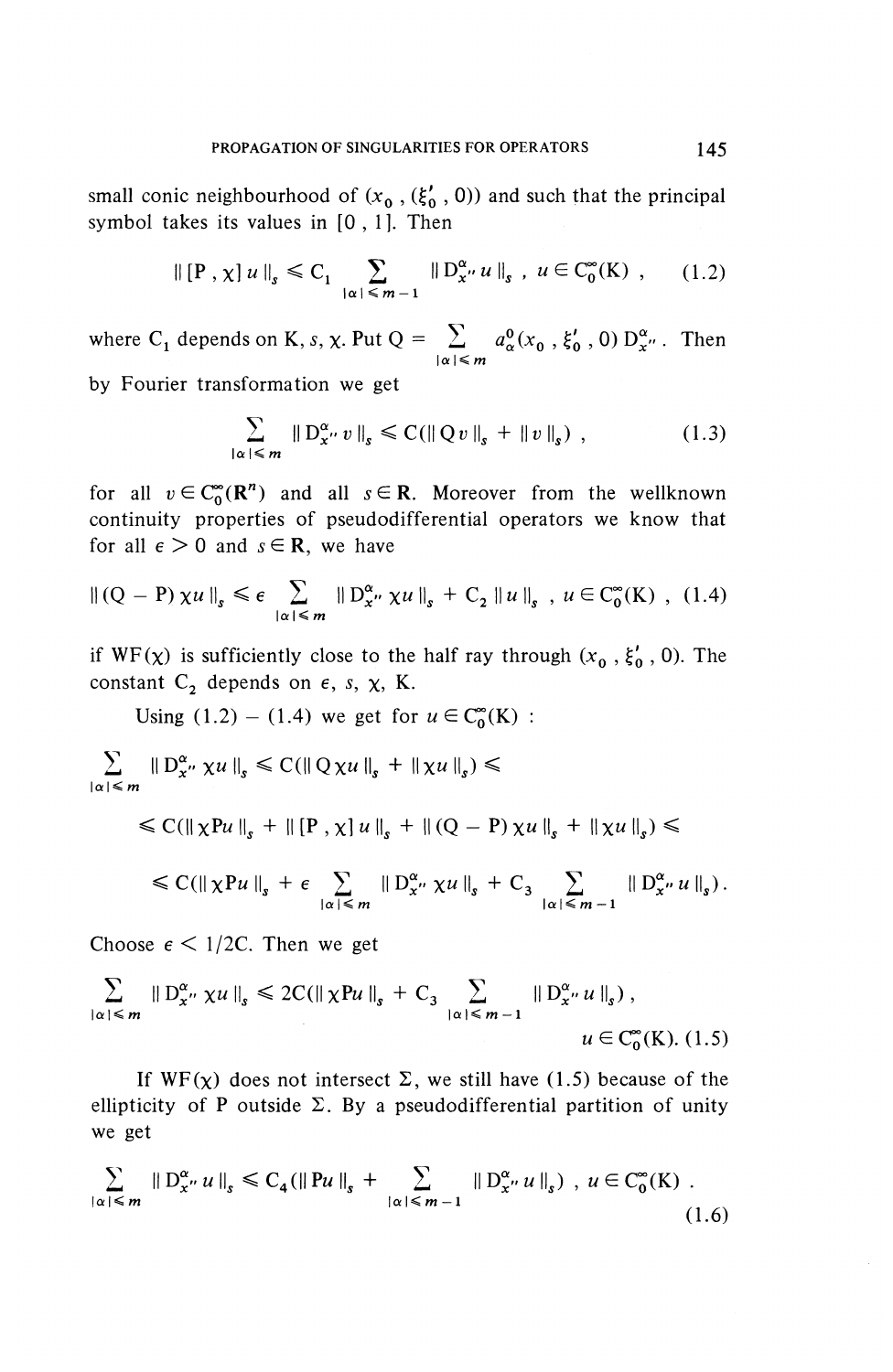Then the lemma follows by using the inequality

$$
\sum_{|\alpha| \leq m-1} \| D_{x}^{\alpha} u \|_{s} \leq \epsilon \sum_{|\alpha| \leq m} \| D_{x}^{\alpha} u \|_{s} + C_{\epsilon} \| u \|_{s} , u \in C_{0}^{\infty}(\mathbb{R}^{n})
$$

and choosing  $\epsilon < 1/2C_a$ .

*Remark. -* From Lemma 1.2 it easily follows that if  $D_{\mathbf{x}^{\prime\prime}}^{\alpha} u \in \mathrm{H}_{\mathrm{comp}}^{s}(\mathbb{R}^{n})$  for  $|\alpha| \leq m - 1$  and  $Pu \in \mathrm{H}^{s}(\mathbb{R}^{n})$ , then  $D^{\alpha}_{r} u \in H^{s}(R^{n})$  for  $|\alpha| \leq m$ .

If  $u \in \mathcal{D}'(\mathbb{R}^n)$  and  $(x, \xi) \in T^* \mathbb{R}^n \setminus 0$  we put

$$
S_u(x, \xi) = \sup \{s \in \mathbb{R} : u \in H^s \text{ microlocally near } (x, \xi) \}.
$$

Then  $S_u$  is a lower half continuous function on  $T^*R^n\setminus 0$ , positively homogeneous of degree 0.

LEMMA 1.3. – If 
$$
u \in \omega'(\mathbb{R}^n)
$$
,  $(x_0, \xi_0) \notin \text{WF}(\text{Pu})$ , then  

$$
S_{\mathcal{D}_{x}^{\beta} \cup \mathcal{U}}(x_0, \xi_0) \ge \min_{|\alpha| \le m-1} S_{\mathcal{D}_{x}^{\alpha} \cup \mathcal{U}}(x_0, \xi_0)
$$
(1.7)

*for all multiindices P.*

*Proof.* - (1.7) is trivial when  $(x_0, \xi_0) \notin \Sigma$  so we assume that  $(x_0, \xi_0) = (x_0, \xi'_0, 0) \in \Sigma$ . Let  $\chi \in L^0(\mathbb{R}^n)$  be a properly supported **Proof.** - (1.7) is trivial when  $(x_0, \xi_0) \notin \Sigma$  so we assume that  $(x_0, \xi_0) = (x_0, \xi'_0, 0) \in \Sigma$ . Let  $\chi \in L^0(\mathbb{R}^n)$  be a properly supported operator with  $WF(\chi)$  close to  $(x_0, \xi_0)$  and such that  $\chi \equiv I$  near  $(x - \xi)$ operator with  $WF(\chi)$  close to  $(x_0, \xi_0)$  and such that  $\chi \equiv I$  near  $(x_0, \xi_0)$ . If  $\gamma$  is a multiindex we have

$$
P\chi D_{x}^{\gamma} u = [P, \chi D_{x}^{\gamma} u] u = \sum_{|\beta| \le m + |\gamma| - 1} b_{\beta}(x, D) D_{x}^{\beta} u \text{ mod } C^{\infty},
$$

where  $b_{\beta}$  are of order 0 with WF( $b_{\beta}$ ) close to  $(x_{0}, \xi_{0})$ . It follows from Lemma 1.2 and the remark above, that  $D^{\alpha}_{x''} D^{\gamma}_{x''} u \in H^s$  near  $(x_0, \xi_0)$  for all  $\alpha$  with  $|\alpha| \leq m$ , if  $D^{\beta}_{x''} u \in H^s$  near  $(x_0, \xi_0)$  for all  $|\beta|$  with  $|\beta| \leq m + |\gamma| - 1$ . The lemma then follows by induction.

Now suppose that  $u \in \Omega'(\mathbb{R}^n)$  and  $WF(u) \subset \Sigma$ . By Taylor's formula we can write

$$
(a_{\alpha}(x, D) - a_{\alpha}^{0}(x, D', 0))u =
$$
  
= 
$$
\left(\sum_{|\gamma|=1} b_{\gamma}(x, D) D_{x}^{\gamma} + c(x, D)\right) u \text{ mod } C^{\infty}, \quad (1.8)
$$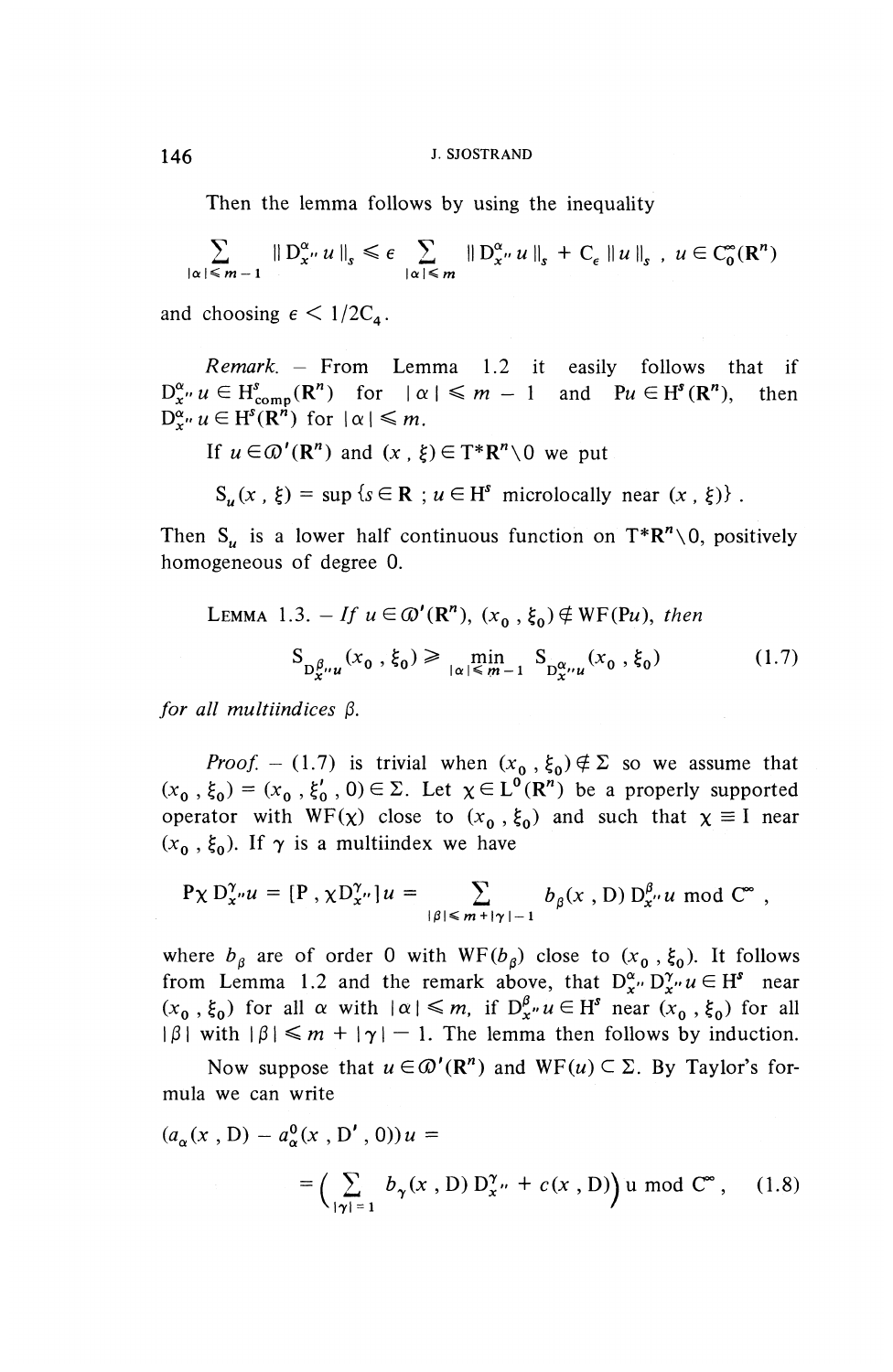where  $b<sub>x</sub>$  and *c* are of order - 1. (We refer to the appendix in [11] for some results about "pseudodifferential" operators of the type  $S(x, D')$ . In (1.8) we assume that  $a^0(x, D', 0)$  has been suitably modified by adding an operator of order  $-\infty$ , in order to become properly supported). From (1.8) and Lemma 1.3 we get

LEMMA 1.4. - Let  $u \in \Omega^{\prime}(\mathbb{R}^n)$ , WF( $u$ )  $\subset \Sigma$ ,  $(x_0^{\prime}, \xi_0) \notin \mathbb{W}F(\mathbb{P}u)$ . *Then*

$$
S_{(P-P_0)u}(x_0, \xi_0) \ge \min_{|\alpha| \le m-1} S_{D_{x}^{\alpha}u}(x_0, \xi_0) + 1.
$$

#### 2. Localization in the  $(x', \xi')$ -space.

Our localization method will be essentially the same as the one introduced by Hörmander [8]. We denote by  $K^m(R^n \times R^{n-d} \times R^{n-d})$ the space of symbols  $\chi(x, y', \xi') \in S^{m+(n-d)/4}_{1,1/2}$   $((R^n \times R^{n-d}) \times R^{n-d})$ <br>having their support in a set of the form  $|x' - y'| \le$  const. and being of class S<sup>-∞</sup> outside a set of the form  $|x' - y'| \leq$  (const.)  $|\xi'|^{-1/2}$ . For instance if  $\psi \in C_0^{\infty} (\mathbb{R}^{n-d})$ , we can take

$$
\chi(x \, , \, y' \, , \, \xi') = \psi((x' - y') \, | \, \xi' \, |^{1/2}) \, | \, \xi' \, |^{(n-d)/4} \quad \text{for} \quad | \, \xi' \, | \geq 1 \quad (2.1)
$$

and extend this definition suitably for small  $\xi'$ . Then  $\chi \in K^0$ .

If  $u \in \mathcal{O}'(\mathbb{R}^n)$  and WF(u) does not meet the normals of the planes  $x'' = \text{const.}$ , we can define

$$
T_x u(x, \xi') = \int \chi(x, y', \xi') e^{i(x'-y', \xi')} u(y', x'') dy' . \quad (2.2)
$$

It is easy to verify that  $T_v u$  is a C<sup>\*</sup>° function of  $(x , \xi') \in \mathbb{R}^n \times \mathbb{R}^{n-d}$ 

LEMMA 2.1. - Let  $\chi \in K^0$  and  $a(x, \xi') \in S^0_{1,0}(\mathbb{R}^n \times \mathbb{R}^{n-d})$ . Sup*pose that the distribution kernel of*  $a(x, D')$  *has its support in a set of the form*  $|x' - y'| \le const.$  Then we have

$$
T_x(a(x, D')u)(x, \xi') = a(x, \xi') T_x u(x, \xi') + T_{x_a} u(x, \xi') , \quad (2.3)
$$

*where*  $\chi_a \in K^{-1/2}$   $(R^n \times R^{n-d} \times R^{n-d})$ . *If*  $V \subset R^n \times (R^{n-d} \setminus \{0\})$  *is* where  $\chi_a \in K^{-1/2}$  ( $\mathbb{R}^n \times \mathbb{R}^{n-a} \times \mathbb{R}^{n-a}$ ). If  $V \subset \mathbb{R}^n \times (\mathbb{R}^{n-a} \setminus \{0\})$  is an open cone where  $a(x, \xi')$  or  $1 - a(x, \xi')$  belongs to  $S^{-\infty}$ , then  $X_a$  is of class  $S^{-\infty}$  in the set  $\{(x, y', \xi') : (x, \xi') \in V, y' \in \mathbb{R}^{n-d}\}.$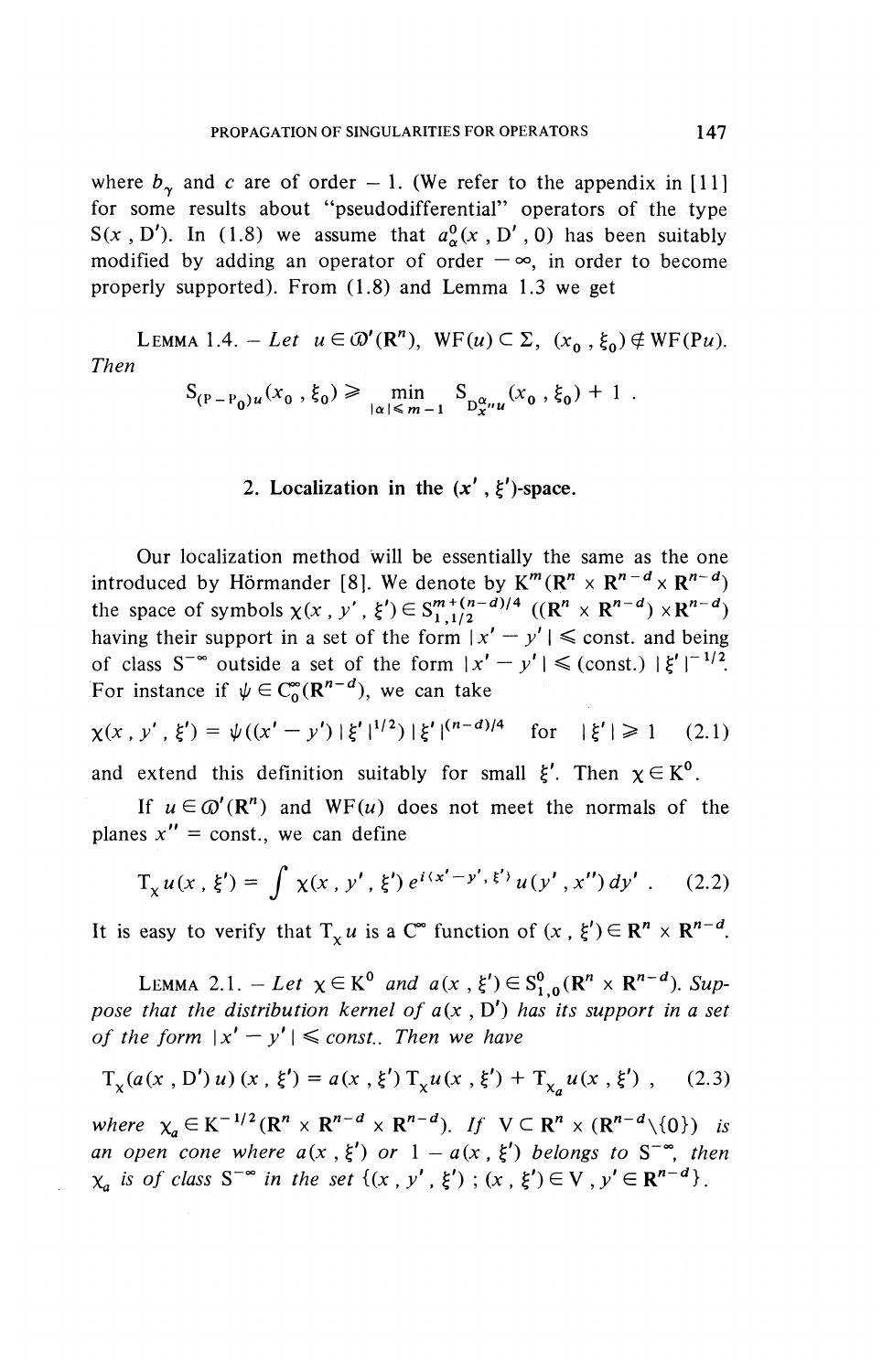#### 148 J. SJOSTRAND

The proof is straight forward, we write the formula (2.2) for *u* replaced by  $a(x, D')u$ . After a partial integration in the integral, we apply the wellknown asymptotic formula to

$$
ta(y', x'', D_{y'}) (x(x, y', \xi') e^{i(x'-y', \xi')})
$$

The leading term is

$$
a(y', x'', \xi') \chi(x, y', \xi') e^{i(x'-y', \xi')}
$$

and modulo  $K^{-1/2} e^{i(x'-y',\xi')}$  this is congruent to

$$
a(x, \xi') \chi(x, y', \xi') e^{i(x'-y', \xi')}
$$

In fact, we can Taylor expand  $a(x'', y', \xi')$  with respect to y' at the point  $y' = x'$  and we only have to note that  $(x'_{i} - y'_{i})\chi(x, y', \xi') \in K^{-1/2}$ since  $\chi$  is of class  $S^{-\infty}$  outside a set of the form

$$
|x'-y'| \leq (\text{const.}) |\xi'|^{-1/2}.
$$

We omit the details.

LEMMA 2.2.  $-$  Let  $\chi \in K^0(\mathbb{R}^n \times \mathbb{R}^{n-d} \times \mathbb{R}^{n-d})$  and let  $u \in \mathcal{D}'(\mathbb{R}^n)$ with  $WF(u) \subseteq \Sigma = \{(x , \xi) \in T^*R^n \setminus 0 ; \xi'' = 0\}$ . If  $u \in H^s$  microlocally *near a point*  $(x_0, \xi'_0, 0)$ , then there is a conic neighbourhood  $V \subset \mathbb{R}^n \times (\mathbb{R}^{n-d} \setminus \{0\})$  of  $(x_0, \xi'_0)$  such that

$$
(1 + |\xi'|)^s T_x u(x, \xi') \in L^2(V).
$$

*When*  $\chi$  *is of the form* (2.1) *and*  $\psi \not\equiv 0$ *, the converse implication is also true.*

*Proof.* – If  $v \in C_0^{\infty}(\mathbb{R}^n)$ , then  $T_xv(x, \xi')$  is rapidly decreasing a a function of  $\xi'$  and

$$
\int \int (1 + |\xi'|^2)^s |T_x v(x, \xi')|^2 dx d\xi' = (B_{2s} v, v)_{L^2(\mathbb{R}^n)}
$$
(2.4)

where

The  
\n
$$
B_{2s} v(x) = \iint b_{2s}(x, y', \xi') e^{i(x'-y', \xi')} v(y', x'') dy' d\xi'
$$

and  $b_{2s}$  is given by

$$
b_{2s}(x, y', \xi') = (1 + |\xi'|^2)^s \int \chi((z', x''), y', \xi') \overline{\chi}((z', x''), x', \xi') dz'.
$$
\n(2.5)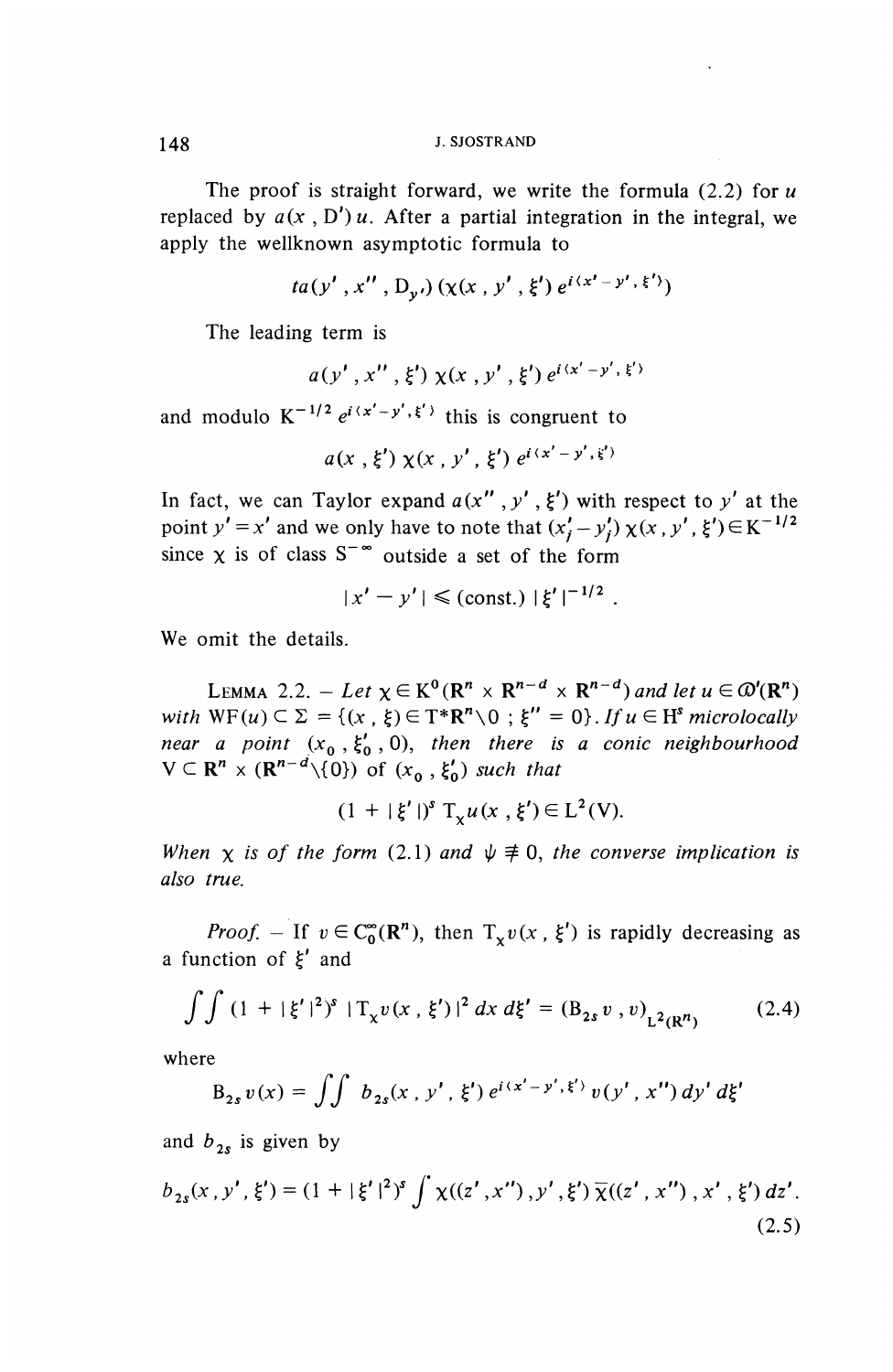It is easy to see that  $b_{2s} \in S^{2s}_{1,1/2}(\mathbb{R}^n \times \mathbb{R}^{n-d} \times \mathbb{R}^{n-d})$ , so  $B_{2s}$  is a pseudodifferential operator of order *Is* in the tangential variables^'. We therefore have

$$
(\mathcal{B}_{2s} v, v) \leq C_K \|v\|_{(0, s)}^2, v \in C_0^{\infty}(K) ,
$$
 (2.6)

for all  $K \subset \subset \mathbb{R}^n$ , where  $||v||_{(0,s)}$  is the norm in  $H^{(0,s)}(\mathbb{R}^n)$ , given by

$$
||v||_{(0, s)}^2 = \int (1 + |\xi'|)^{2s} |\hat{v}(\xi)|^2 d\xi.
$$

Now let  $u \in \mathcal{D}'(\mathbb{R}^n)$  be such that  $WF(u) \subset \Sigma$  and  $u \in H^s$  near  $(x_0, \xi'_0, 0)$ . Choose  $a(x , \xi') \in S^0_{1,0}(\mathbb{R}^n \times \mathbb{R}^{n-d})$  such that the distribution kernel of  $a(x, D')$  has compact support and such that  $a(x, \xi')$ (and  $1 - a(x, \xi')$ ) belong to S<sup>- $\infty$ </sup> outside (respectively inside) a small conic neighbourhood of  $(x_0, \xi'_0)$ .

Then  $a(x, D')u \in H_{comm}^{(0, s)}(R^n)$  and we let  $v_i \in C_{0}^{\infty}(R^n), i = 1, 2, ...$ be a sequence converging to  $a(x, D')$  in H<sup> $(0, s)$ </sup>. Then

$$
T_x v_i(x, \xi') \rightarrow T_x a(x, D) u(x, \xi')
$$

locally uniformly, so combining  $(2.4)$ ,  $(2.6)$  with v replaced by  $v_i$ , we see that

$$
\int \int (1+|\xi'|^2)^s \, |T_{\chi}(a(x\,,\,D')\,u)\,(x\,,\,\xi')\,|^2\,dx\,d\xi' < \infty\;.
$$

By Lemma 2.1 we have

$$
T_x a(x, D') u(x, \xi') = T_x u(x, \xi') + \mathcal{O}(|\xi'|^{-N})
$$

for  $(x , \xi')$  in a small conic neighbourhood of  $(x_0 , \xi'_0)$  and for all  $N > 0$ . Then the first part of Lemma 2.2 follows.

We now prove the second part, so we assume that  $\chi$  is of the form (2.1). Then from (2.5) it follows that

$$
b_{2s}(x, x', \xi') = ||\psi||_{L^2}^2 (1 + |\xi'|^2)^s
$$
 for  $|\xi'| \ge 1$ .

This means that  $B_{2s}$  is an elliptic operator in the tangential variables, so we have the Garding inequality for all  $s' \in \mathbb{R}$  and  $K \subset \subset \mathbb{R}^n$ :

$$
(B_{2s} v, v) \ge (1/C) \|v\|_{(0, s)}^2 - C \|v\|_{(0, s')}^2
$$
  
 
$$
v \in C_0^{\infty}(K) .
$$
 (2.7)

 $11$ 

Here C is a positive constant depending on K, *s, s' .*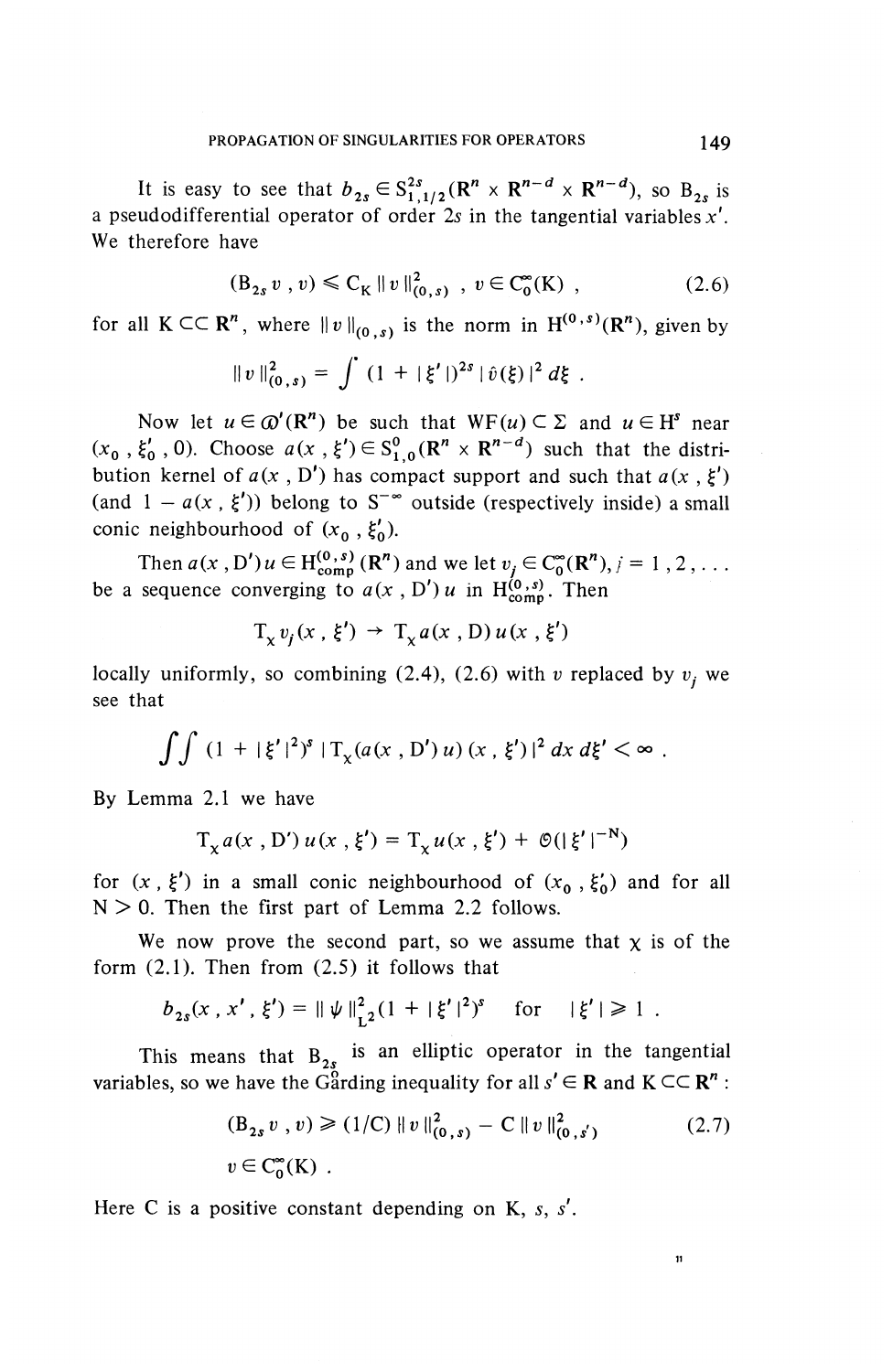150 J. SJOSTRAND

Let  $u \in \mathcal{D}'(\mathbb{R}^n)$  with  $WF(u) \subset \Sigma$  and assume that

 $(1 + |\xi'|)^s$  T<sub>y</sub> $u(x, \xi') \in L^2(V)$ ,

where V is a small conic neighbourhood of  $(x_0, \xi'_0)$ . Let  $t \in \mathbb{R}$  be such that  $u \in H^t$  near  $(x_0, \xi'_0, 0)$ . If  $t \geq s$  there is nothing to prove, so we can assume that  $t \leq s$ . Take  $a(x, D')$  as above. Then we have

$$
T_x(a(x, D')u)(x, \xi') = a(x, \xi') T_x u(x, \xi') + T_{x_a} u(x, \xi') ,
$$

where  $\chi_a \in K^{-1/2}$ . Applying the part of the lemma, which has already been proved, we conclude that

$$
(1 + |\xi'|)^{t'} T_{\chi}(a(x, D') u) (x, \xi') \in L^{2}(R^{n} \times R^{n-d}),
$$

where  $t' = \min(t + 1/2, s)$ .

Combining  $(2.4)$ ,  $(2.7)$  for s replaced by  $t'$  and using an easy regularization argument, we conclude that  $a(x, D') u \in H^{(0, t')}(\mathbb{R}^n)$ and therefore that  $u \in H^{t'}$  near  $(x_0, \xi'_0, 0)$  (because WF(u) $\in \Sigma$ ). Repeating this argument we finally get that  $u \in H^s$  near  $(x_0, \xi'_0, 0)$ and the proof of Lemma 2.2 is complete.

Note that the first part of the proof also shows that  $T_x u(x, \xi')$ is rapidly decreasing in a conic neighbourhood of  $(x_0, \xi'_0)$  if  $(x_0, \xi'_0, 0) \notin \text{WF}(u) \subset \Sigma$ .

#### **3. Proof of Theorem 1.1.**

Let  $P(x, D)$  (=  $\widetilde{P}(x, D)$ ) be the operator in Theorem 1.1 and let  $P_0$  be the operator, introduced in section 1. The polynomial  $a_{\rho}(t)$  in the introduction is just the principal symbol of P<sub>0</sub>(x,  $\xi'$ , D<sub>x"</sub>):  $\tilde{C}^{\infty}(\mathbb{R}^d) \to C^{\infty}(\mathbb{R}^d)$ . The condition (0.3) then implies that  $P_0(x, \xi', D_{x'})$ satisfies the conditions of Calderón's uniqueness theorem with respect to any hypersurface in *R<sup>d</sup>* . We therefore have the following Carleman type estimate, which follows from Nirenberg [10, inequality (6.1)] by a partition of unity :

For all  $(x_0, \xi'_0) \in \mathbb{R}^n \times (\mathbb{R}^{n-d} \setminus \{0\})$  and  $r > 0$ , there are numbers  $\tau_0 > 0$ ,  $R_0 > r$  and C such that for all  $\tau > \tau_0$  and  $v \in C_0^{\infty}(\mathbb{R}^d)$  with support in  $r < |x''| < R \le R_0$ , we have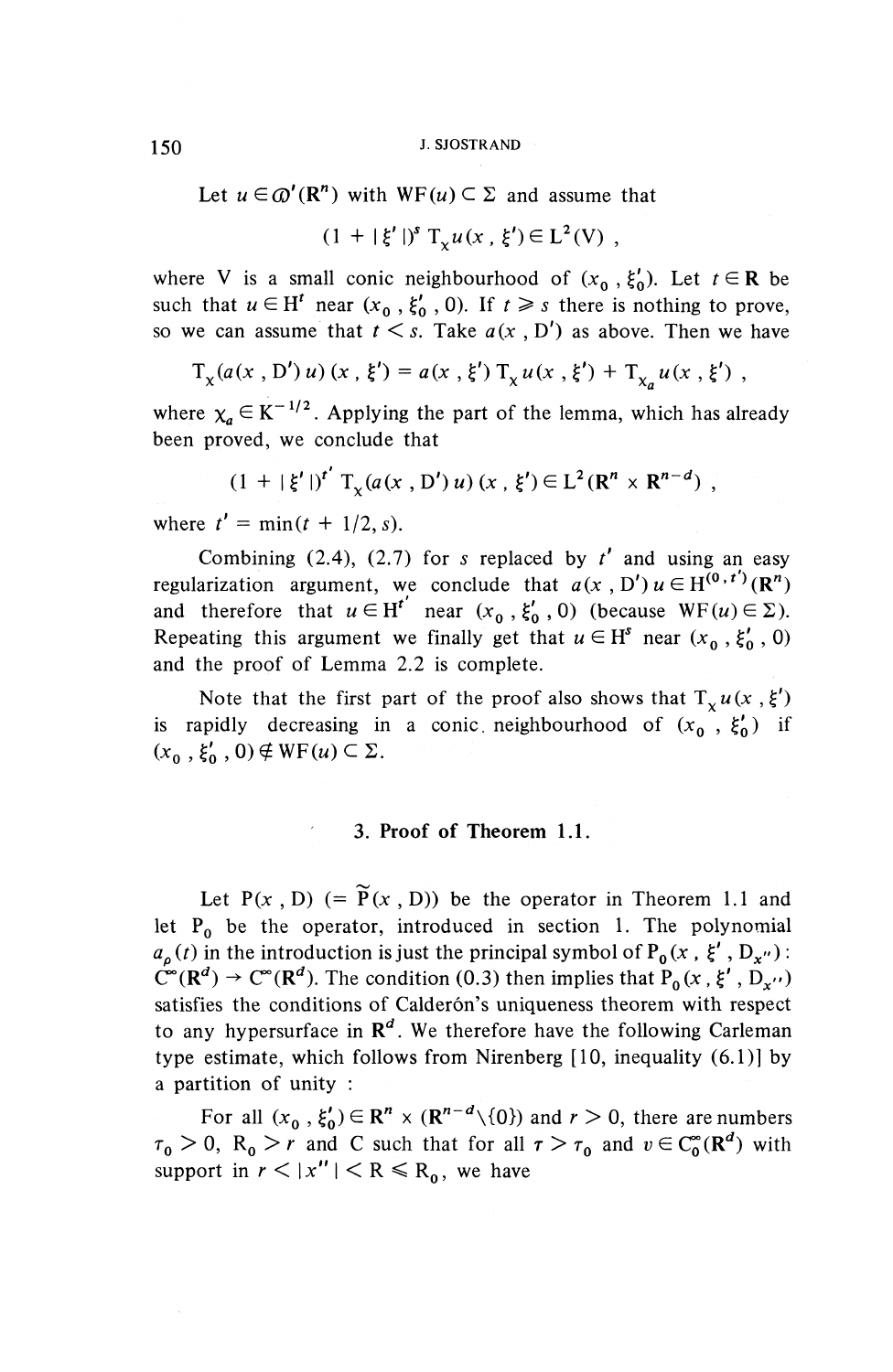$$
\sum_{|\alpha| \le m-1} \|e^{\tau \varphi_R(x'' - x''_0)} D_{x''}^{\alpha} v(x'')\|_{L^2(\mathbb{R}^d)} \le
$$
  
\$\le C \mid e^{\tau \varphi\_R(x'' - x''\_0)} P\_0(x'\_0, x'', \xi'\_0, D\_{x''}) v(x'')\|\_{L^2(\mathbb{R}^d)} \tag{3.1}

Here  $\varphi_R(x'') = (R - |x''|)^2 - ((R - r)/2)^2$  so that  $\varphi_R(x'')$  is  $\ge 0$ for  $|x''| \leq (R + r)/2$ . In fact, the coordinates  $(t, x)$  in [10] correspond here to polar coordinates ( $\rho$ ,  $\theta$ ),  $\rho \in \mathbb{R}_+$ ,  $\theta \in S^{d-1}$  in  $\mathbb{R}^d$ , centered at  $x_0$ . The inequality (6.1) in [10] then implies that (3.1) is true for  $v \in C_0^{\infty}(\mathbb{R}^d)$  as above with the supplementary condition that  $\theta$  belongs to a small open subset of  $S^{d-1}$  when  $(\rho, \theta)$  is in the support of v. This subset is independent of  $\tau$  and R, and we also know from [10] that the constant C can be chosen arbitrarily small when  $R - r$  and  $1/\tau$  are small enough. Then we can obtain (3.1) by a partition of unity in the  $\theta$ -variables, for the "bad" terms coming from the commutators between P<sub>0</sub> and the cut off functions can easily be eliminated.

It also follows from [10] that for given r, we can choose  $R_0$ , C  $\tau_0$  independent of  $(x_0, \xi'_0)$  when  $x_0$  varies in a compact subset of  $\mathbb{R}^n$  $r_0$  independent of  $(x_0, \xi_0)$ <br>and  $\xi'_0$  varies in  $\mathbb{R}^{n-d}\setminus\{0\}$ .

Now assume that  $u \in \mathcal{D}'(\mathbb{R}^n)$ ,  $Pu = w$ , where

$$
(0\;,\xi_0'\;,\,0)\notin \mathrm{WF}(u)\subset \Sigma
$$

and

$$
\{(0, x'', \xi'_0, 0) ; |x''| \leq 1\} \cap WF(w) = \phi.
$$

If  $r > 0$  is small enough we have

$$
\{(0, x'', \xi'_0, 0) ; |x''| \le r\} \cap WF(u) = \phi . \tag{3.2}
$$

For  $\epsilon > 0$  put  $V'_{\epsilon} = \{(x', \xi') \in \mathbb{R}^{n-d} \times (\mathbb{R}^{n-d} \setminus \{0\}) ; |x'| < \epsilon$ ,  $|\xi'| |\xi'| - \xi_0' / |\xi_0'| < \epsilon$ . If  $\epsilon > 0$  is small enough we have

$$
\{(x, \xi', 0) ; (x', \xi') \in \overline{V}'_{\epsilon}, |x''| \le r + \epsilon\} \cap WF(u) = \phi, \quad (3.3)
$$

and if  $R > r$  is as in (3.1) above, we can also assume that

$$
\{(x', \xi', 0) ; (x', \xi') \in \overline{V}'_{\epsilon}, |x''| \le R\} \cap WF(w) = \phi .
$$
 (3.4)

(Here we assume that  $R \leq 1$  which is no restriction).

Now we write  $P_0 u = w + (P_0 - P) u$  and we introduce

$$
v(x,\xi') = \mathrm{T}_{\chi} u(x,\xi') ,
$$

where  $\chi \in K^0$  is of the form (2.1). Applying Lemma 2.1 we get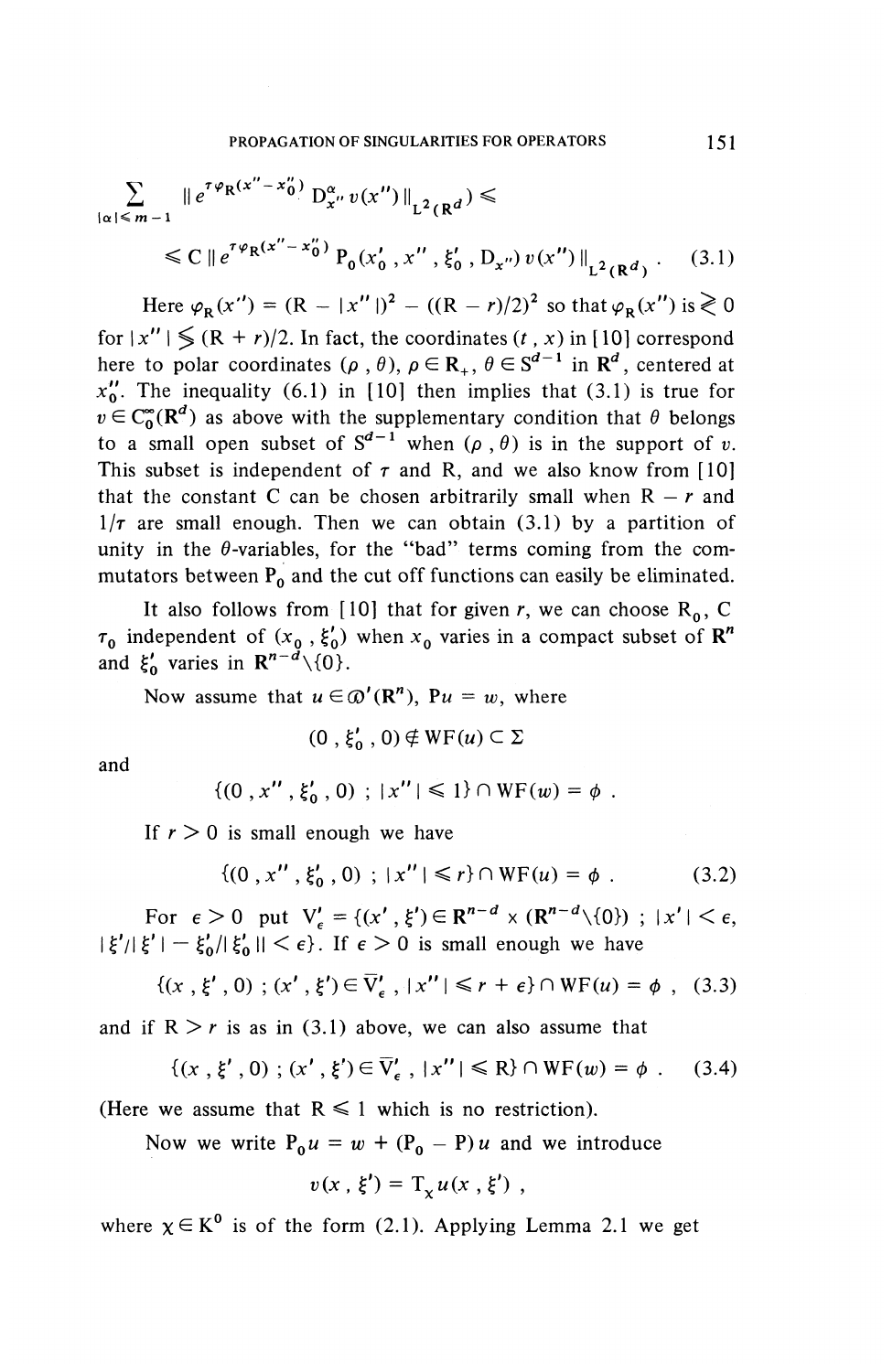152 J. SJOSTRAND

$$
P_0(x, \xi', D_{x''}) v(x, \xi') + \sum_{|\alpha| \le m} T_{\chi_{\alpha}}(D_{x''}^{\alpha} u)(x, \xi') = T_{\chi} w(x, \xi') +
$$
  
+  $T_{\chi}((P_0 - P) u)(x, \xi')$ ,

where  $\chi_{\alpha} \in K^{-1/2}$ . We rewrite this as

$$
P_0(x, \xi', D_{x''}) v(x, \xi') = T_x w(x, \xi') + A_{-1/2} u(x, \xi') .
$$
 (3.5)

If  $f \in C^{\infty}(\mathbb{R}^n \times \mathbb{R}^{n-d})$  and  $(x^0, \xi'_0) \in \mathbb{R}^n \times (\mathbb{R}^{n-d} \setminus \{0\})$ , we put  $F_f(x_0, \xi_0) = \sup \{ s \in \mathbb{R} : (1 + |\xi'|)^s f(x, \xi') \text{ is square integrable in some conic neighbourhood of } (x_0, \xi_0')\}.$  Then if  $f = T_\chi g$  for some some conic neighbourhood of  $(x_0, \xi'_0)$ . Then if  $f = T_x g$  for some  $g \in \mathcal{D}'(\mathbb{R}^n)$  with  $WF(g) \subset \Sigma$ , we have  $F_f(x, \xi') = S_g(x, \xi', 0)$  in view of Lemma 2.2. In our particular situation it follows from Lemma 2.2 and Lemma 1.3 that

$$
S_{D_{x}^{\alpha}u}(x, \xi', 0) \ge \min_{|\beta| \le m-1} F_{T_{\chi}(D_{x}^{\beta}u)}(x, \xi')
$$

for all  $\alpha$  when  $(x', \xi') \in V'_e$  and  $|x''| \le R$ . Then from Lemma 2.2 and Lemma 1.4 it follows that

$$
F_{A_{-1/2}u}(x, \xi') \ge \min_{|\alpha| \le m-1} F_{D_{X}^{\alpha}v}(x, \xi') + 1/2 , \qquad (3.6)
$$
  

$$
(x', \xi') \in V_{\epsilon}', |x''| \le R .
$$

Let  $\psi_{R}(x'') \in C_{0}^{\infty}(\mathbb{R}^{d})$  have support in  $r < |x''| < R$  and be such that  $\psi_R(x'') = 1$  near the domain  $r + \epsilon \le |x''| \le (R + r)/2$ . From (3.5) we obtain

$$
P_0(x, \xi', D_{x''}) (\psi_R(x'') v(x, \xi')) = \psi_R(x'') (T_x w(x, \xi') ++ A_{-1/2} u(x, \xi')) + [P_0(x, \xi', D_{x''}), \psi_R] v(x, \xi').
$$
 (3.7)

Now we shall apply (3.1) to this equation, with  $\tau = \nu \log(1 + |\xi'|)$ ,  $\nu \in \mathbb{Z}^+$ . Since by (3.3)  $v(x, \xi')$  is rapidly decreasing in<br>  $\{(x, \xi') : (x', \xi') \in \overline{V}'_{\epsilon}$ ,  $|x''| \le r + \epsilon \}$ 

$$
\{(x, \xi') ; (x', \xi') \in \overline{V}'_{\epsilon}, |x''| \leq r + \epsilon\}
$$

and  $T_x w(x , \xi')$  is rapidly decreasing in

$$
\{(x, \xi') ; (x', \xi') \in \overline{V}'_{\epsilon} , |x''| < R \},
$$

we get for all real N and M :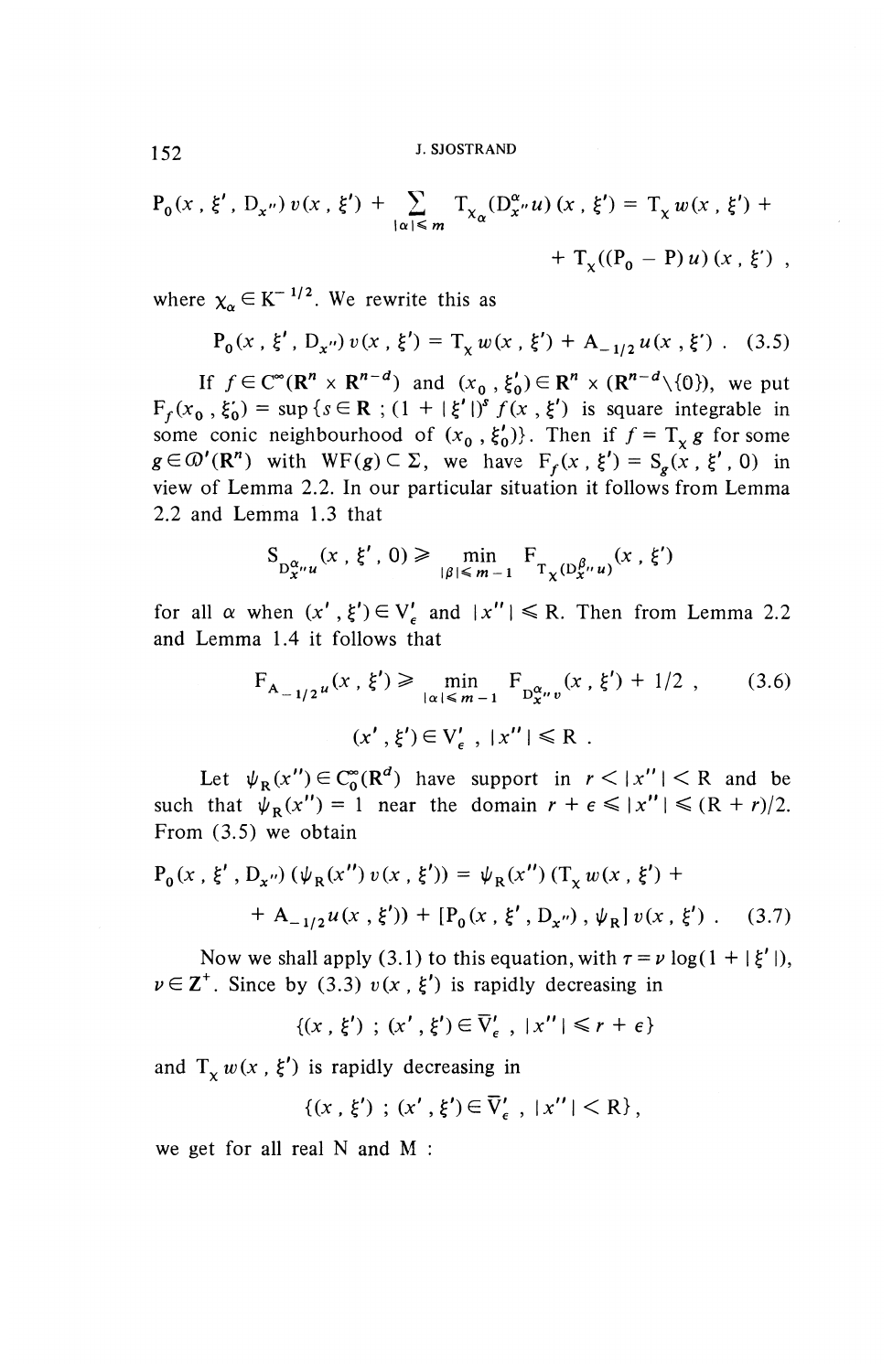$$
\sum_{|\alpha| \leq m-1} ||(1 + |\xi'|)^{\nu \varphi_R(x'') - M} D_{x''}^{\alpha} v(x, \xi')||_{L^2(B_{(R+r)/2})} \leq
$$
\n
$$
\leq C_{N, \nu} ((1 + |\xi'|)^{-N-M} + ||(1 + |\xi'|)^{\nu \varphi_R(x'') - M} A_{-1/2} u(x, \xi')||_{L^2(B_R)} +
$$
\n
$$
+ \sum_{|\alpha| \leq m-1} ||(1 + |\xi'|)^{\nu \varphi_R(x'') - M} D_{x''}^{\alpha} v(x, \xi')||_{L^2(B_{(R+r)/2,R})}
$$
\n(3.8)

when  $(x', \xi') \in V'_\epsilon$ . Here we use the notations  $B_T = \{x'' \in \mathbb{R}^k : |x''| \le T\}$ and  $B_{t,T} = \{x'' \in \mathbb{R}^k : t \le |x''| \le T\}$  for  $0 < t < T$ .

We can assume that  $R > r$  is so small that  $\varphi_R(x'') < 1/2$ . Take M so large that for  $|\alpha| \leq m - 1$  we have  $F_{D^{\alpha}_{\mathbf{r}}(x)}(x, \xi') > -M$  in  $W = \{ (x, \xi') ; (x', \xi') \in V_{\epsilon}', \ |x''| \le R \}.$  Then by (3.6) we have  $W = \{ (x, \xi') : (x', \xi') \in V'_\epsilon, |x''| \le R \}.$  Then by (3.6) we like  $F_{A_{-1/2}u}(x, \xi') > -M + \varphi_R(x'')$  in W and from (3.8) with  $\nu =$ get  $\int_{\mathcal{D}_{\mathbf{x}}^{\alpha}v}^{t^*} (x, \xi')$  > - M +  $\varphi_R(x'')$  in W for  $|\alpha| \leq m-1$ . (For  $|x''| \ge (R + r)/2$  this inequality is trivial, since  $\varphi_R(x'') \le 0$  then). Then  $F_{A_{-1/2}} u(x, \xi') > - M + 2\varphi_R(x'')$  in W and applying (3.8) with  $\nu=2$ , we get  $F^{(x)}_{\mathbf{D}_{\mathbf{C}''\mathbf{D}}}(x , \xi') > - M + 2\varphi_{\mathbf{R}}(x'')$  in W when  $|\alpha| \leq m - 1$ . Repeating this argument, we get

$$
F_{D_{\mathbf{x}''\mathbf{v}}}(\mathbf{x},\,\xi') > -\mathbf{M} + \nu \varphi_R(\mathbf{x}'')
$$

in W for all  $\nu$ , so that  $F^{(x)}_{D_x^{\alpha} \nu}(x, \xi')=+\infty$  when  $(x', \xi') \in V'_{\epsilon}$ ,  $|x''| < (R + r)/2$ . In particular (by Lemma 2.2):

$$
WF(u) \cap \{(0, x'', \xi'_0, 0) ; |x''| < (R+r)/2\} = \phi . \tag{3.9}
$$

Recall that we started with the assumption (3.2).

Now take  $x_0'' \in \mathbb{R}^d$ , such that

$$
\{x'' \in \mathbb{R}^d \; ; \; |x'' - x_0''| \le r\} \subset \{x'' \in \mathbb{R}^d \; ; \; |x''| < (R+r)/2\}
$$
\n
$$
\{x'' \in \mathbb{R}^d \; ; \; |x''| < P\} \subset \{x'' \in \mathbb{R}^d \; ; \; |x''| < 1\}
$$

an

$$
\{x'' \in \mathbb{R}^d \; ; \; |x'' - x_0''| \leq R\} \subset \{x'' \in \mathbb{R}^d \; ; \; |x''| \leq 1\} \; ,
$$

where  $r < R < R_0$  are as in (3.1). Then by the same argument, that gave  $(3.9)$  from  $(3.2)$ , we get

$$
\{(0, x'', \xi'_0, 0) : |x'' - x''_0| < (R + r)/2\} \cap \text{WF}(u) = \phi.
$$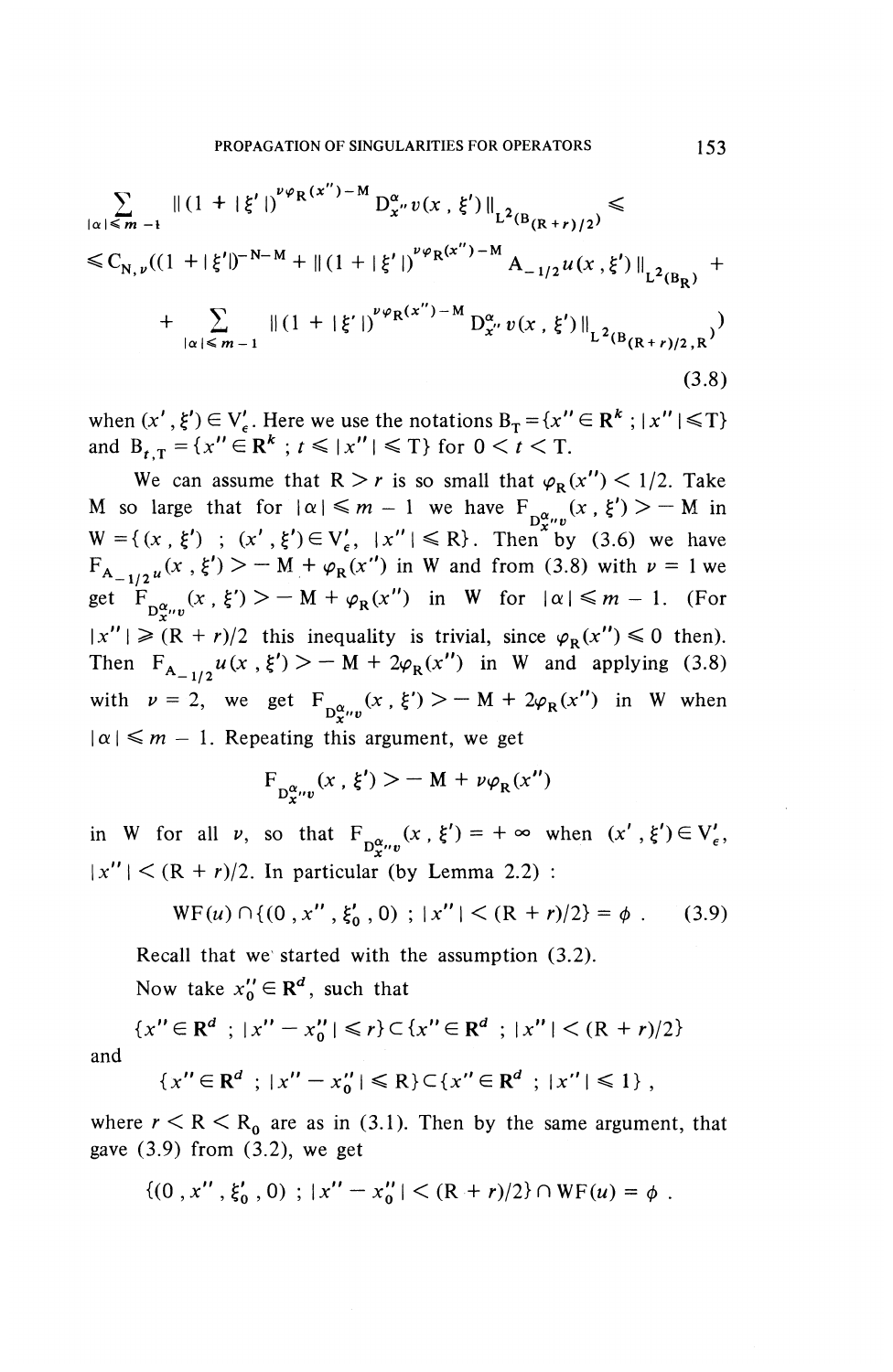Repeating this procedure, we obtain

$$
WF(u) \cap \{(0, x'', \xi'_0, 0) ; |x''| < 1\} = \phi
$$

and this completes the proof of Theorem 1.1.

#### BIBLIOGRAPHIE

- $[1]$  J.M. BONY and P. SCHAPIRA, Propagation des singularités analytiques pour les solutions des équations aux dérivées partielles, to appear.
- [2] L. BOUTET DE MONVEL, Hypoelliptic operators with double characteristics and related pseudo-differential operators, *Comm. Pure Appl. Math.,* 27 (1974), 585-639.
- [3] L. BOUTET DE MONVEL, Propagation des singularités des solutions d'equations analogues a 1'equation de Schrodinger, Fourier Integral Operators and Partial Differential Equations, *Springer Lecture Notes,* 459, 1-14.
- [4] J. CHAZARAIN, Propagation des singularités pour une classe d'opérateurs à caractéristiques multiples et résolubilité locale, *Ann. Inst. Fourier,* Grenoble, 24,1 (1974), 203-223.
- [5] J.J. DUISTERMAAT, On Carleman estimates for pseudo-differential operators, *Inv. Math,* 17, (1972), 31-43.
- [6] J.J. DUISTERMAAT and L. HÖRMANDER, Fourier integral operators II, *Acta Math.,* 128 (1972), 183-269.
- [7] L. HÖRMANDER, Linear partial differential operators, *Grundl. Math. Wiss.,* 116, Springer Verlag, 1963.
- [8] L. HÖRMANDER, Pseudodifferential operators and non-ellipticboundary problems, *Ann. of Math.,* 83 (1966), 129-209.
- [9] R. LASCAR, Propagation des singularites des solutions d'equations quasi-homogenes, These de 3eme cycle, Universite Paris **VI.**
- [10] L. NIRENBERG, Lectures on linear partial differential equations, *Proc. Reg. Conf. at Texas Tech.,* May 1972, Conf. Board Math. Sci. A.M.S. 17.